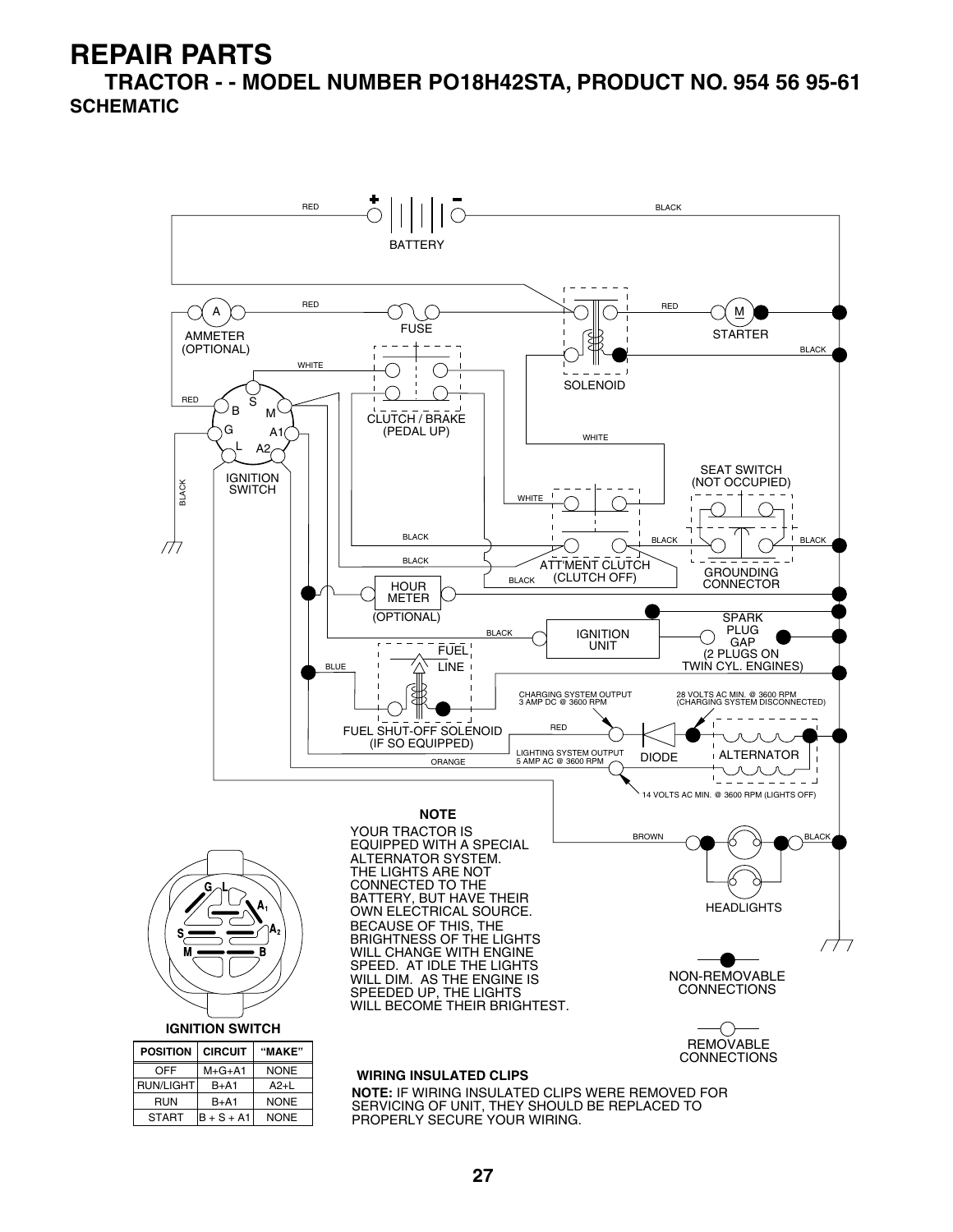**TRACTOR - - MODEL NUMBER PO18H42STA, PRODUCT NO. 954 56 95-61 ELECTRICAL**

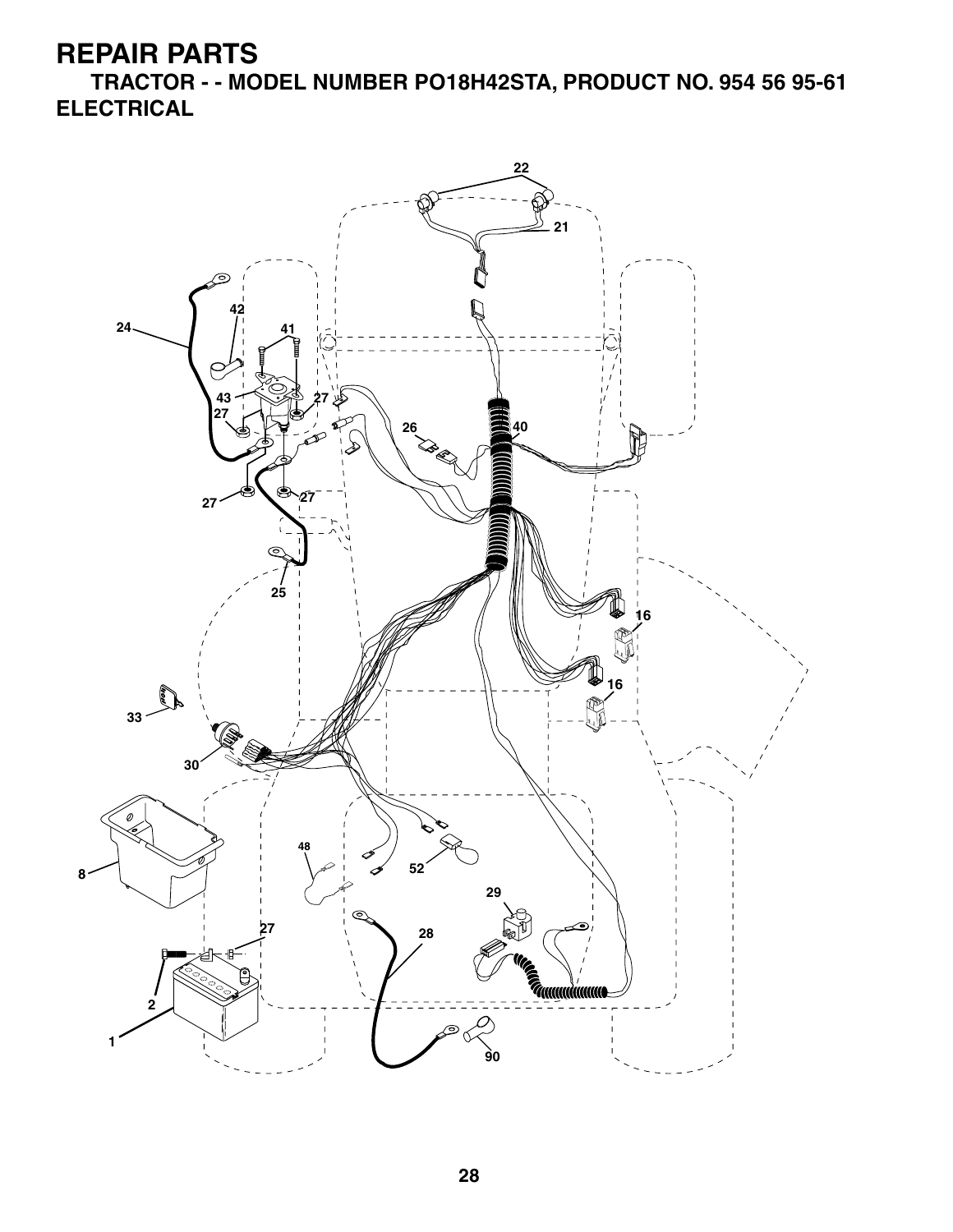#### **TRACTOR - - MODEL NUMBER PO18H42STA, PRODUCT NO. 954 56 95-61 ELECTRICAL**

| KEY<br>NO.                                                                                                                           | <b>PART</b><br>NO.                                                                                                                                                                                                 | <b>DESCRIPTION</b>                                                                                                                                                                                                                                                                                                                                                                                                                                                                                                    |
|--------------------------------------------------------------------------------------------------------------------------------------|--------------------------------------------------------------------------------------------------------------------------------------------------------------------------------------------------------------------|-----------------------------------------------------------------------------------------------------------------------------------------------------------------------------------------------------------------------------------------------------------------------------------------------------------------------------------------------------------------------------------------------------------------------------------------------------------------------------------------------------------------------|
| 1<br>2<br>8<br>16<br>21<br>22<br>24<br>25<br>26<br>27<br>28<br>29<br>30<br>33<br>40<br>41<br>42<br>43<br>48<br>52 <sub>2</sub><br>90 | 163465<br>74760412<br>176689<br>176138<br>175685<br>4152J<br>4799J<br>146147<br>175158<br>73510400<br>4207J<br>121305X<br>175566<br>140401<br>179720<br>71110408<br>131563<br>178861<br>140844<br>141940<br>180449 | Battery 12 Volt 25 Amp<br>Bolt Hex Hd 1/4-20unc X 3/4<br><b>Box Battery</b><br>Switch Interlock Push - In<br>Harness Asm Light W/4152J<br>Bulb Light #1156<br>Cable Battery 6 Ga 11"red<br>Cable Battery 6 Ga w/16 wire, red<br>Fuse 20 AMP<br>Nut Keps Hex 1/4-20 unc<br>Cable Ground 6 Ga 12" black<br>Switch Plunger Nc Gray<br>Switch Ign<br>Key Ign<br>Harness Ign<br>Bolt Blk Fin Hex 1/4-20 X 1/2<br><b>Cover Terminal Red</b><br>Solenoid<br>Adapter Ammeter<br><b>Protection Wire Loop</b><br>Cover Terminal |

**NOTE:** All component dimensions give in U.S. inches 1 inch =  $25.4 \, \text{mm}$ .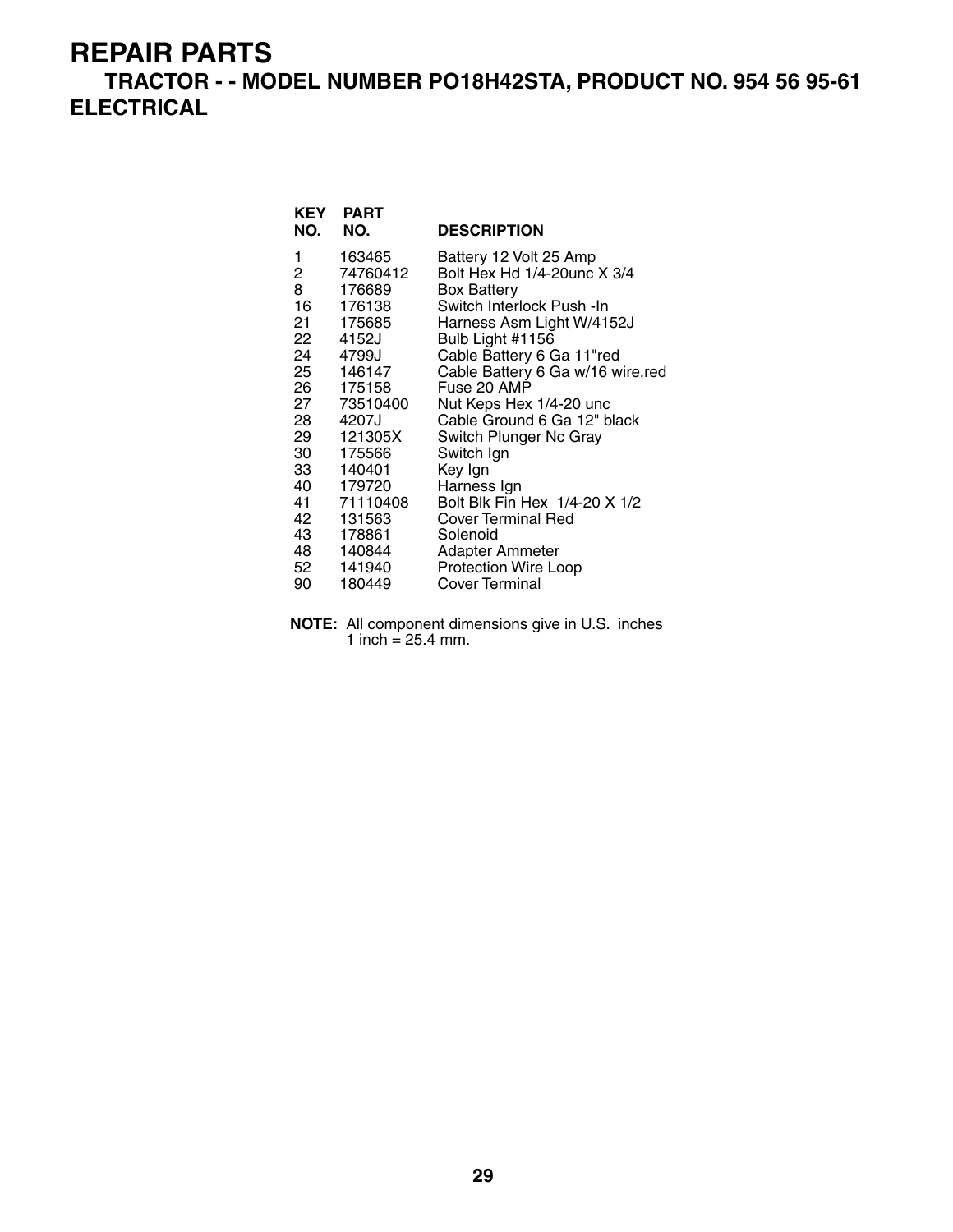**TRACTOR - - MODEL NUMBER PO18H42STA, PRODUCT NO. 954 56 95-61 CHASSIS AND ENCLOSURES**

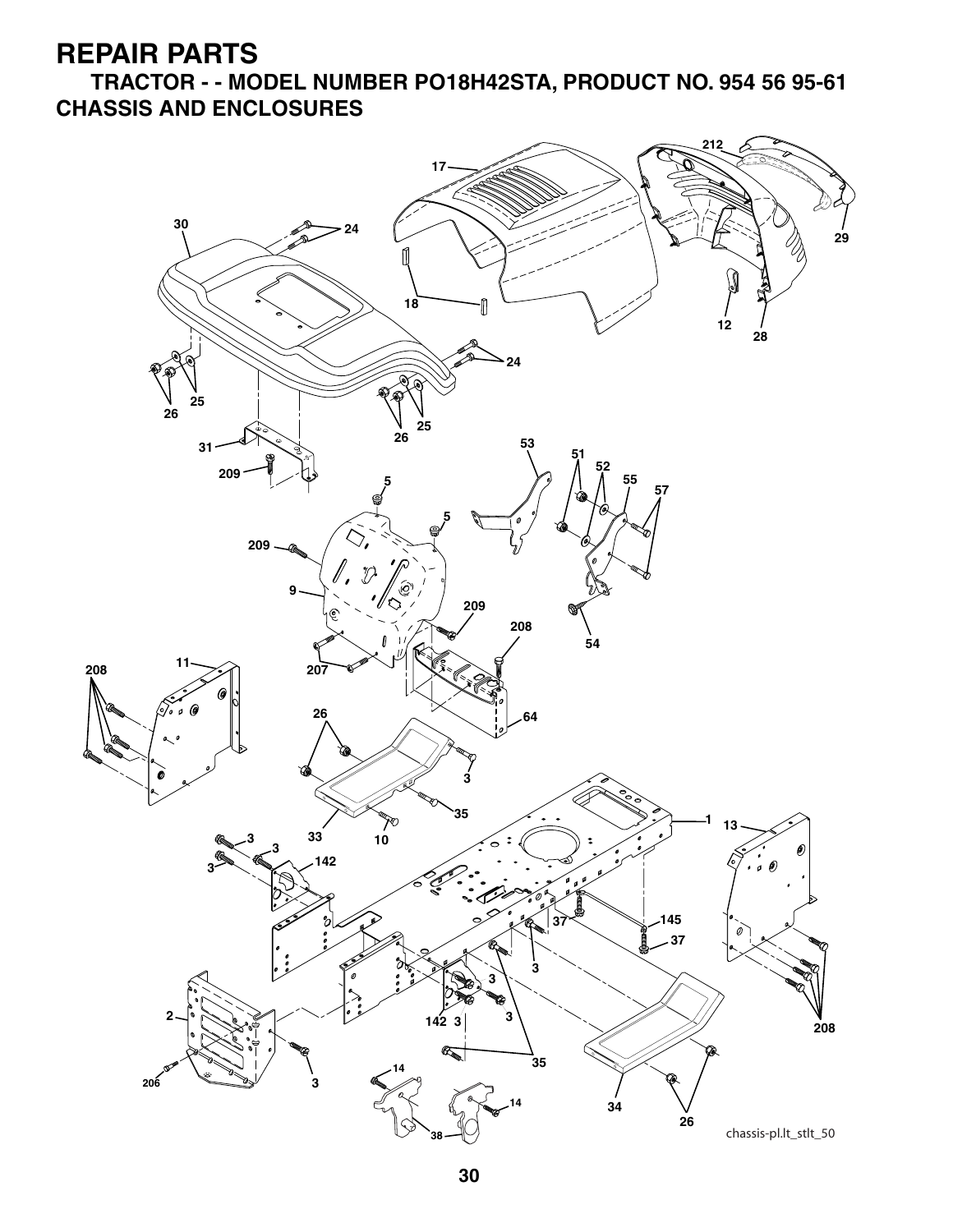#### **TRACTOR - - MODEL NUMBER PO18H42STA, PRODUCT NO. 954 56 95-61 CHASSIS AND ENCLOSURES**

| KEY<br>NO.              | <b>PART</b><br>NO.     | <b>DESCRIPTION</b>                                      |
|-------------------------|------------------------|---------------------------------------------------------|
| 1                       | 174619                 | Chassis                                                 |
| $\overline{\mathbf{c}}$ | 176554                 | Drawbar                                                 |
| 3                       | 17060612               | Screw 3/8-16 x 3/4                                      |
| 5                       | 155272                 | <b>Bumper Hood/Dash</b>                                 |
| 9                       | 168336X010             | Dash                                                    |
| 10                      | 72140608               | Bolt RdHd Sqnk. 3/8-16 Unc x 1                          |
| 11                      | 174996                 | Panel Asm. Dash Lh                                      |
| 12                      | 145660                 | Clip Tinnerman Grile P/L                                |
| 13                      | 172105X010             | Panel Dash Rh                                           |
| 17                      | 159639X428             | Hood                                                    |
| 18<br>24                | 184921                 | <b>Bumper Hood</b><br>Bolt Fin Hex 3/8-16 Unc x 1 Gr. 5 |
| 25                      | 74780616               | Washer 13/32 x 13/16 x 12 Ga.                           |
| 26                      | 19131312<br>73800600   | Nut Lock Hex w/Insert 3/8-16 UNC                        |
| 28                      | 179101                 | Grill/Lens Asm                                          |
| 29                      | 140273X599 Lens Grille |                                                         |
| 30                      | 169468X428 Fender Asm  |                                                         |
| 31                      | 136619                 | <b>Bracket Fender</b>                                   |
| 33                      | 179716X428 Footrest LH |                                                         |
| 34                      | 179717X428             | <b>Footrest RH</b>                                      |
| 35                      | 72110606               | Bolt RdHd Sht. Sqnk. 3/8-16 x 3/4                       |
| 37                      | 17490508               | Screw Thdrol 5/16-18 x 1/2 Tyt                          |
| 38                      | 175710                 | Bracket Asm. Pivot Mower Rear                           |
| 51                      | 73800400               | Nut Lock Hex W/Ins. 1/4-20                              |
| 52                      | 19091416               | Washer 9/32 x 7/8 x 16 Ga.                              |
| 53                      | 144697                 | <b>Bracket Grille LH</b>                                |
| 54                      | 161464                 | Screw Hex Wshd 8-18 x 7/8                               |
| 55                      | 144696                 | <b>Bracket, Grille RH</b>                               |
| 57                      | 74780412               | 57. Bolt Fin Hex 1/4-20 x                               |
| 64                      | 154798                 | Dash Lower                                              |
| 142                     | 175702                 | <b>Plate Reinforcement</b>                              |
| 145                     | 156524                 | Rod Pivot Chassis/Hood                                  |
| 205                     | 17490608               | Screw Thdrol 3/8-16 x 1/2                               |
| 206                     | 170165                 | Bolt shoulder 5/16-18                                   |
| 207                     | 17670508               | Screw Thdrol 5/16-18 x 1/2                              |
| 208                     | 17670608               | Screw Thdrol 3/8-16 x 1/2                               |
| 209                     | 17000612               | Screw 3/8-16 x 3/4                                      |
| 212                     | 156229                 | <b>Insert Lens Reflector</b>                            |
| . .                     | 5479J                  | Plug Btn Blk                                            |

**NOTE:** All component dimensions given in U.S. inches 1 inch = 25.4 mm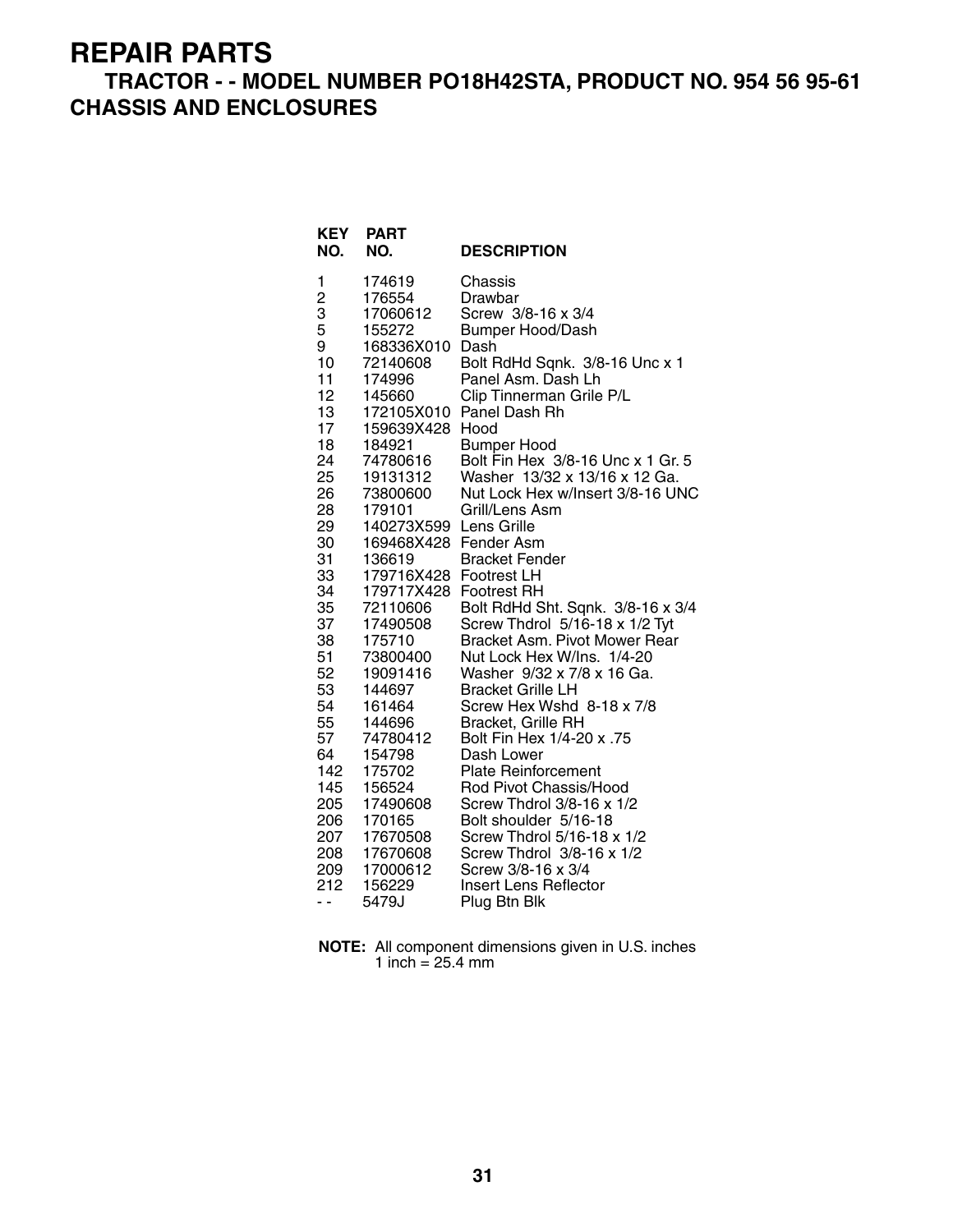**TRACTOR - - MODEL NUMBER PO18H42STA, PRODUCT NO. 954 56 95-61 DRIVE**

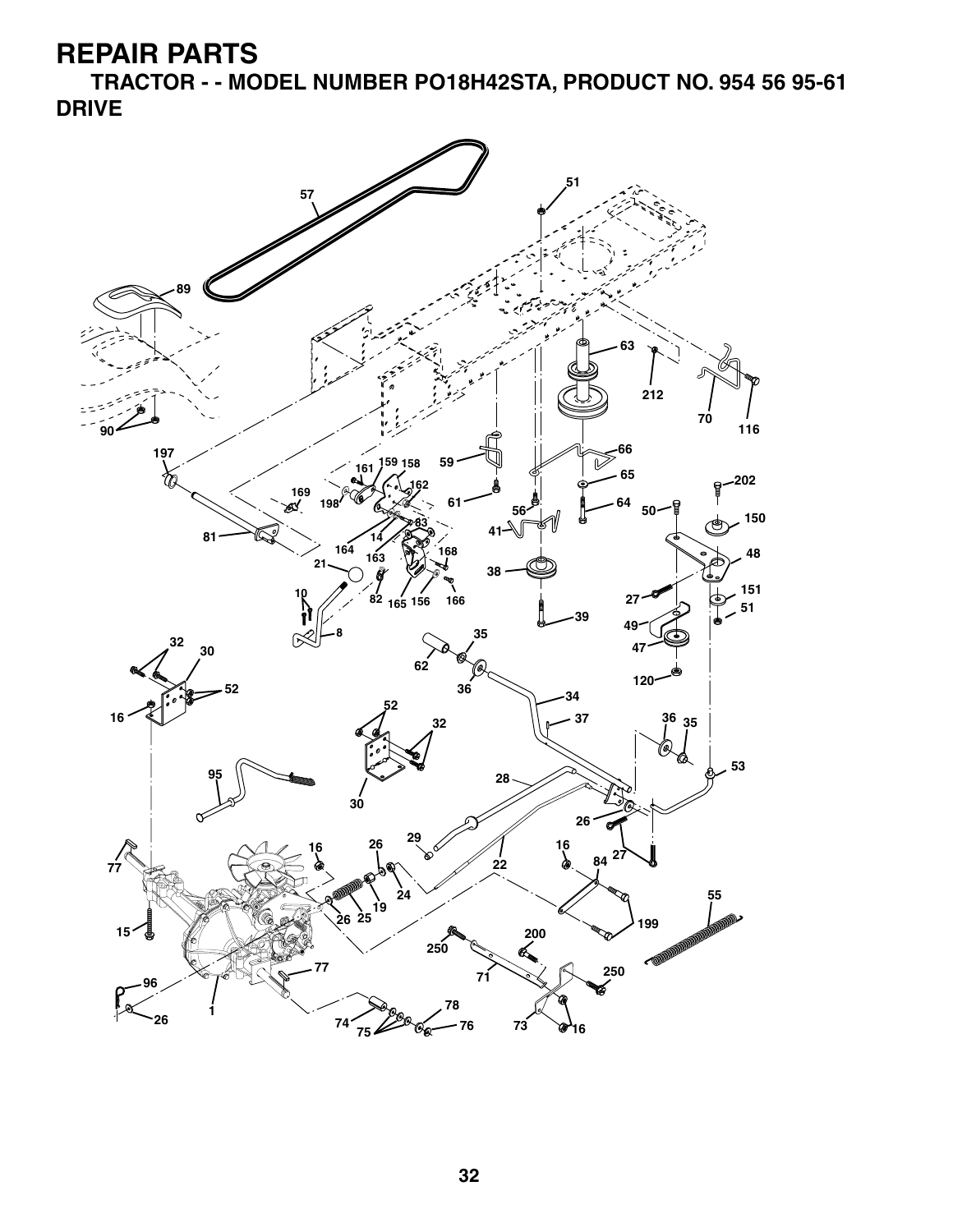#### **TRACTOR - - MODEL NUMBER PO18H42STA, PRODUCT NO. 954 56 95-61 DRIVE**

| <b>KEY</b><br>NO. | <b>PART</b><br>NO.  | <b>DESCRIPTION</b>                                                                      | <b>KEY</b><br>NO. | <b>PART</b><br>NO.         | <b>DESCRIPTION</b>                                                    |
|-------------------|---------------------|-----------------------------------------------------------------------------------------|-------------------|----------------------------|-----------------------------------------------------------------------|
| 1                 | .                   | Transaxle Hydro Gear<br>Model 322-0510 (Order parts from<br>the transaxle manufacturer) | 70<br>71<br>73    | 134683<br>169183<br>169182 | Guide, Belt, Mower Drive RH<br>Strap, Torque, Lh<br>Strap, Torque, Rh |
| 8                 | 165619              | Rod, Shift                                                                              | 74                | 137057                     | Spacer, Axle                                                          |
| 10                | 76020416            | Pin, Cotter 1/8 x 1                                                                     | 75                | 121749X                    | Washer 25/32 x 1-1/4 x 16 Ga.                                         |
| 14                | 10040400            | Washer Lock 1/4                                                                         | 76                | 12000001                   | Ring, E                                                               |
| 15                | 74490544            | Bolt Hex Fighd 5/16-18 Gr. 5                                                            | 77                | 123583X                    | Key, Square                                                           |
| 16                | 73800500            | Nut, Lock Hex w/Ins 5/16-18 UNC                                                         | 78                | 121748X                    | Washer 25/32 x 1-5/8 x 16 Ga.                                         |
| 19                | 73800600            | Nut, Lock Hex w/Wsh 3/8-16 UNC                                                          | 81                | 165596                     | <b>Shaft Asm Cross</b>                                                |
| 21<br>22          | 106933X<br>169498   | Knob Rd. 1/2-13 Plstc. Thds. Blk.<br>Rod, Brake                                         | 82<br>83          | 123782X<br>19171216        | Spring, Torsion<br>Washer 17/32 x 3/4 x 16 Ga.                        |
| 24                | 73350600            | Nut                                                                                     | 84                | 169843                     | <b>Link Transaxle</b>                                                 |
| 25                | 106888X             | Spring, Rod, Brake                                                                      | 89                |                            | 169373X428 Console, Shift                                             |
| 26                | 19131316            | Washer 13/32 x 13/16 x 16 Ga.                                                           | 95                | 170201                     | Control Asm Bypass Hydro                                              |
| 27                | 76020412            | Pin, Cotter 1/8 x 3/4                                                                   | 96                | 4497H                      | Spring, Retainer 1"                                                   |
| 28                | 175765              | Rod, Parking Brake                                                                      | 103               | 73940800                   | Nut, Hex Jam Toplock 1/2-20 UNF                                       |
| 29                | 71673               | Cap, Parking Brake                                                                      | 116               | 72140608                   | Bolt 3/8-16 x 1                                                       |
| 30                | 174973              | Bracket, Transmission                                                                   | 120               | 73900600                   | Bolt Hex 3/8-16 x 1-1/2                                               |
| 32                | 74760512            | Bolt Hex 5/16-18 UNC x 3/4                                                              | 150               | 175456                     | Spacer Retainer                                                       |
| 34                | 175578              | Shaft, Foot Pedal                                                                       | 151               | 19133210                   | Washer 13/32 x 2 x 10                                                 |
| 35<br>36          | 120183X<br>19211616 | Bearing, Nylon<br>Washer                                                                | 156<br>158        | 166002<br>165589           | Washer 5/16 x 1.0 x 1.25<br><b>Bracket Shift Mount</b>                |
| 37                | 1572H               | Pin, Roll                                                                               | 159               | 183900                     | Hub Tapered Flange Shift                                              |
| 38                | 179114              | Pulley, Idler, Composite                                                                | 161               | 72140406                   | Bolt Rdhd Sqnk 1/4-20 x 3/4                                           |
| 39                | 74760648            | <b>Bolt</b>                                                                             |                   |                            | Gr. 5                                                                 |
| 41                | 175556              | Keeper, Belt, Idler                                                                     | 162               | 73680400                   | Nut Crownlock 1/4-20 Unc                                              |
| 47                | 127783              | Pulley, Idler, V-Belt                                                                   | 163               | 74780416                   | Bolt Hex Fin 1/4-20 x 1                                               |
| 48                | 154407              | <b>Bellcrank Clutch Grnd Drustl</b>                                                     | 164               | 19091010                   | Washer 5/8 x .281 x 10 Ga.                                            |
| 49                | 123205X             | Retainer, Belt                                                                          | 165               | 165623                     | <b>Bracket Pivot Lever</b>                                            |
| 50                | 72110612            | Bolt 3/8-16 x 1-1/2 Gr. 5                                                               | 166               | 166880                     | Screw 5/16 x 1.0 x .125                                               |
| 51                | 73680600            | <b>Nut</b>                                                                              | 168               | 165492                     | Bolt Shoulder 5/16-18 x .561                                          |
| 52                | 73680500            | Nut Crownlock 5/16-28                                                                   | 169               | 165580                     | Plate Fastening LT                                                    |
| 53<br>55          | 105710X<br>105709X  | Link, Clutch                                                                            | 197<br>198        | 169613                     | Nyliner Snap-in 5/8" ID                                               |
| 56                | 17060620            | Spring, Return, Clutch<br>Screw 3/8-16 x 1-1/4                                          | 199               | 169593<br>169612           | Washer Nyl 7/8ID x .105"HYD<br>Bolt Shoulder 5/16-18 Unc              |
| 57                | 140294              | V-Belt, Drive                                                                           | 200               | 72140508                   | Bolt Rdhd Sqnk 5/16-18 Unc x 1                                        |
| 59                | 169691              | Keeper, Belt, Center                                                                    | 202               | 72110614                   | Bolt 3/8-16 x 1-3/4 Gr 5                                              |
| 61                | 17120614            | Screw, 3/8-16 x .875                                                                    | 205               | 19171616                   | Washer 17/32 x 1 x 16 Ga                                              |
| 62                | 8883R               | Cover, Pedal                                                                            | 212               | 145212                     | Nut Hex Flange Lock                                                   |
| 63                | 175410              | Pulley, Engine                                                                          | 250               | 17060612                   | Screw 3/8-16 x .75                                                    |
| 64                | 71170764            | Bolt Hex 7/16 x 4 Gr. 5                                                                 |                   |                            |                                                                       |
| 65                | 10040700            | Washer                                                                                  |                   |                            | NOTE: All component dimensions given in U.S. inches                   |
| 66                | 154778              | Keeper, Belt Engine Hydro                                                               |                   | 1 inch = $25.4 \text{ mm}$ |                                                                       |
| 69                | 142432              | Screw Hex Wsh Hi-Lo 1/4-1/2 Unc                                                         |                   |                            |                                                                       |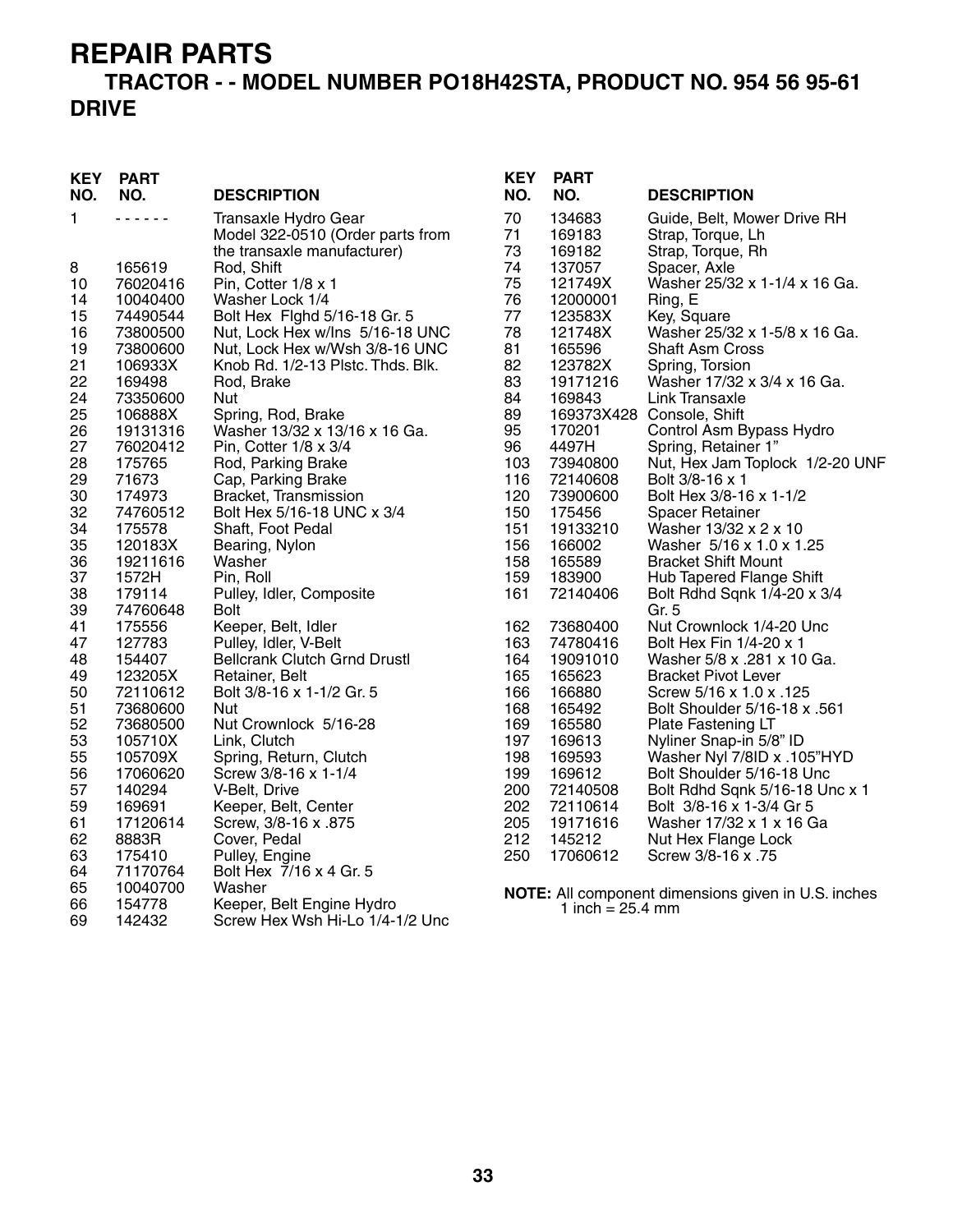**TRACTOR - - MODEL NUMBER PO18H42STA, PRODUCT NO. 954 56 95-61 STEERING ASSEMBLY**

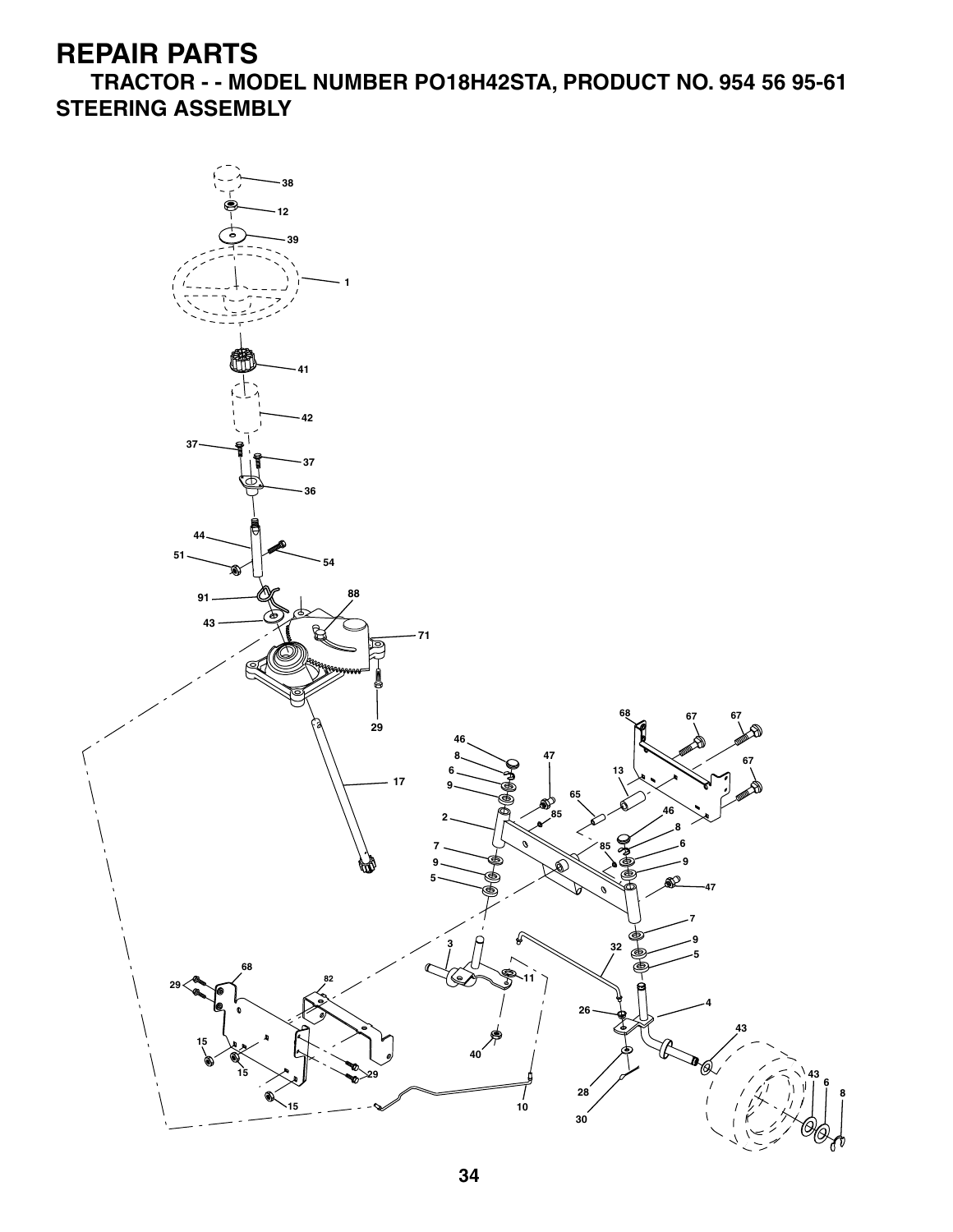#### **TRACTOR - - MODEL NUMBER PO18H42STA, PRODUCT NO. 954 56 95-61 STEERING ASSEMBLY**

| <b>KEY</b><br>NO. | <b>PART</b><br>NO. | <b>DESCRIPTION</b>                |
|-------------------|--------------------|-----------------------------------|
| 1                 | 140044X428         | <b>Wheel Steering Auto Black</b>  |
| $\overline{c}$    | 175131             | Axle Asm Front                    |
| 3                 | 169840             | Spindle Asm Lh                    |
| 4                 | 169839             | Spindle Asm Rh                    |
| 5                 | 6266H              | <b>Bearing Race Thrust Harden</b> |
| 6                 | 121748X            | Washer 25/32 X 1 5/8 X 16ga       |
| 7                 | 19272016           | Washer 27/32 X 1 1/4 X 16 Ga      |
| 8                 | 12000029           | Ring Klip #t5304-75               |
| 9                 | 3366R              | <b>Bearing Col Strg Blk</b>       |
| 10                | 175121             | <b>Link Drag Extended</b>         |
| 11                | 10040600           | Lockwasher                        |
| 12                | 73940800           | Nut Hex Jam Toplock 1/2-20 Unf    |
| 13                | 136518             | <b>Spacer Bearing Axle Front</b>  |
| 15                | 145212             | Hex Flange Lock                   |
| 17                | 180641             | Shaft Asm Strg                    |
| 26                | 126847X            | Bushing Rod Tie Blk Lt            |
| 28                | 19131416           | Washer 13/32 X 7/8 X 16ga         |
| 29                | 17060612           | Screw 3/8-16x3/4                  |
| 30                | 76020412           | Pin                               |
| 32                | 130465             | Rod Tie Wire Form 19 75 Mech      |
| 36                | 155099             | Bushing Strg 5/8 Id Dash          |
| 37                | 152927             | Screw TT #10-32 x 5 x 3/8 Flange  |
| 38                | 140045X428         | Insert Cap Strg                   |
| 39                | 19183812           | Washer 9/16 ID x 2-3/8 OD 12 Gr   |
| 40                | 7810H              | Locknut Center                    |
| 41                | 100711L            | Adaptor Wheel Strg 640/ 635id     |
| 42                | 145054X428         | <b>Boot Dash Steering</b>         |
| 43                | 121749X            | Washer 25/32 X 1 1/4 X 16 Ga      |
| 44                | 180640             | <b>Extension Steering</b>         |
| 46                | 121232X            | Cap Spindle Fr Top Blk            |
| 47                | 183226             | <b>Fitting Grease</b>             |
| 51                | 73540400           | Nut Crownlock 1/4-28              |
| 54                | 71130420           | Bolt Hex 1/4-28unf x 1-1/4 Gr. 8  |
| 65                | 160367             | Spacer Brace Axle                 |
| 67                | 72140618           | Bolt Rdhd Sq 3/8-16 Unc x 2-3/4   |
| 68                | 169827             | <b>Brace Axle</b>                 |
| 71                | 175146             | <b>Steering Asm</b>               |
| 82                | 169835             | <b>Bracket Susp Chassis Front</b> |
| 85                | 133835             | <b>Fastener Christmas Tree</b>    |
| 88                | 175118             | Bolt Shoulder 7/16-20             |
| 91                | 175553             | <b>Clip Steering</b>              |

**NOTE:** All component dimensions given in U.S. inches 1 inch  $= 25.4$  mm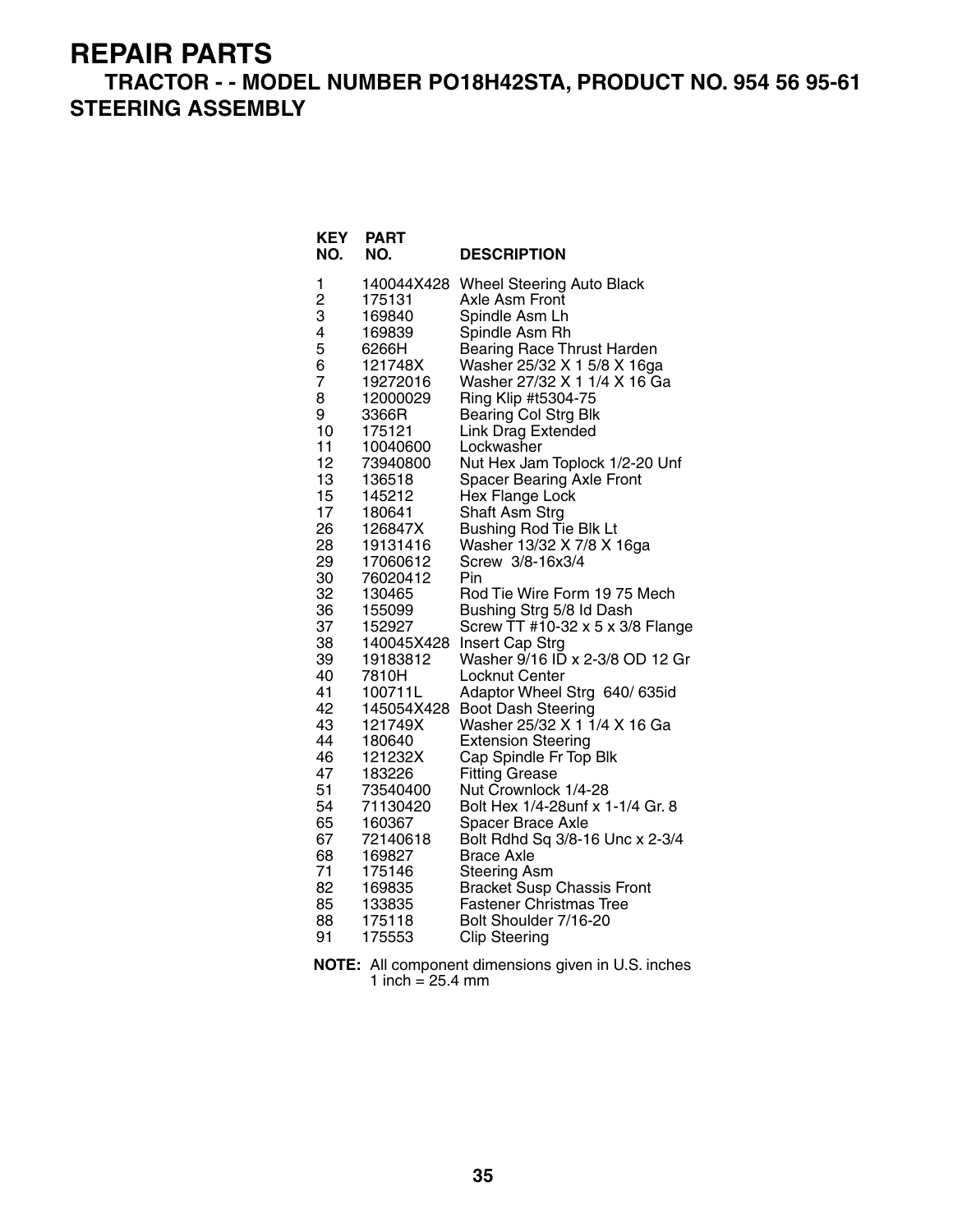**TRACTOR - - MODEL NUMBER PO18H42STA, PRODUCT NO. 954 56 95-61 ENGINE**

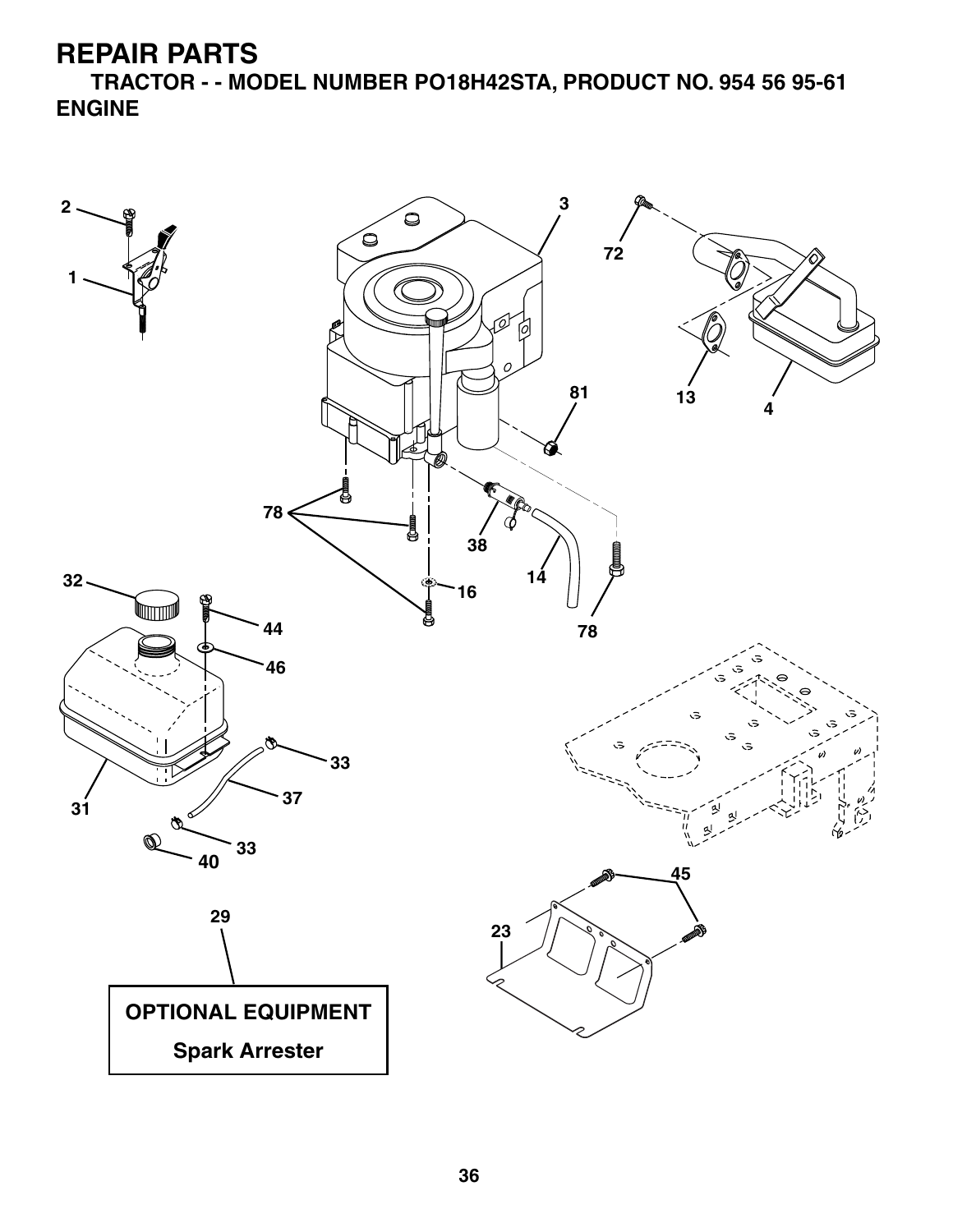**TRACTOR - - MODEL NUMBER PO18H42STA, PRODUCT NO. 954 56 95-61 ENGINE**

| <b>KEY</b><br>NO. | <b>PART</b><br>NO. | <b>DESCRIPTION</b>                                                   |
|-------------------|--------------------|----------------------------------------------------------------------|
| 1                 | 170551             | Control Throt / Ch Flag                                              |
| 2                 | 17720408           | Screw Hex Thd Cut 1/4-20x1/2                                         |
| 3                 |                    | Engine Briggs Model 31H777<br>(Order Parts From Engine Manufacturer) |
| 4                 | 137352             | Muffler Exhaust B&S Lt                                               |
| 13                | 165291             | Gasket 1 313 Id Tin Plated                                           |
| 14                | 148456             | <b>Tube Drain Oil Easy</b>                                           |
| 16 —              | 11050600           | Washer Lock Ext Tooth 3/8                                            |
| 23 —              | 169837             | Shield Browning/Debris Guard                                         |
| 29                | 137180             | <b>Arrestor Spark</b>                                                |
| 31 —              | 184900             | Tank Fuel 1 25 Fr                                                    |
| 32                | 140527             | Cap Asm Fuel W/sym Vented                                            |
|                   | 33 123487X         | Clamp Hose Blk                                                       |
| 37 —              | 137040             | Line Fuel 20"                                                        |
| 38 —              | 181654             | Plug Drain Oil Easy                                                  |
| 40                | 124028X            | Bushing Snap Nyl Blk Fuel Line                                       |
| 44 —              | 17670412           | Screw Hexwsh Thdrol 1/4-20x3/4                                       |
| 45                | 17000612           | Screw Hex Wsh Thdrol 3/8-16                                          |
| 46 —              | 19091416           | Washer 9/32 X 7/8 X 16ga                                             |
| 72 —              | 183906             | Screw Socket Head 5/16-18 x 1                                        |
| 78 —              | 17060620           | Screw Thdrol 3/8-16x1-1/4                                            |
| 81                | 73510400           | Nut Keps Hex 1/4-20 Unc                                              |

**NOTE:** All component dimensions given in U.S. inches 1 inch = 25.4 mm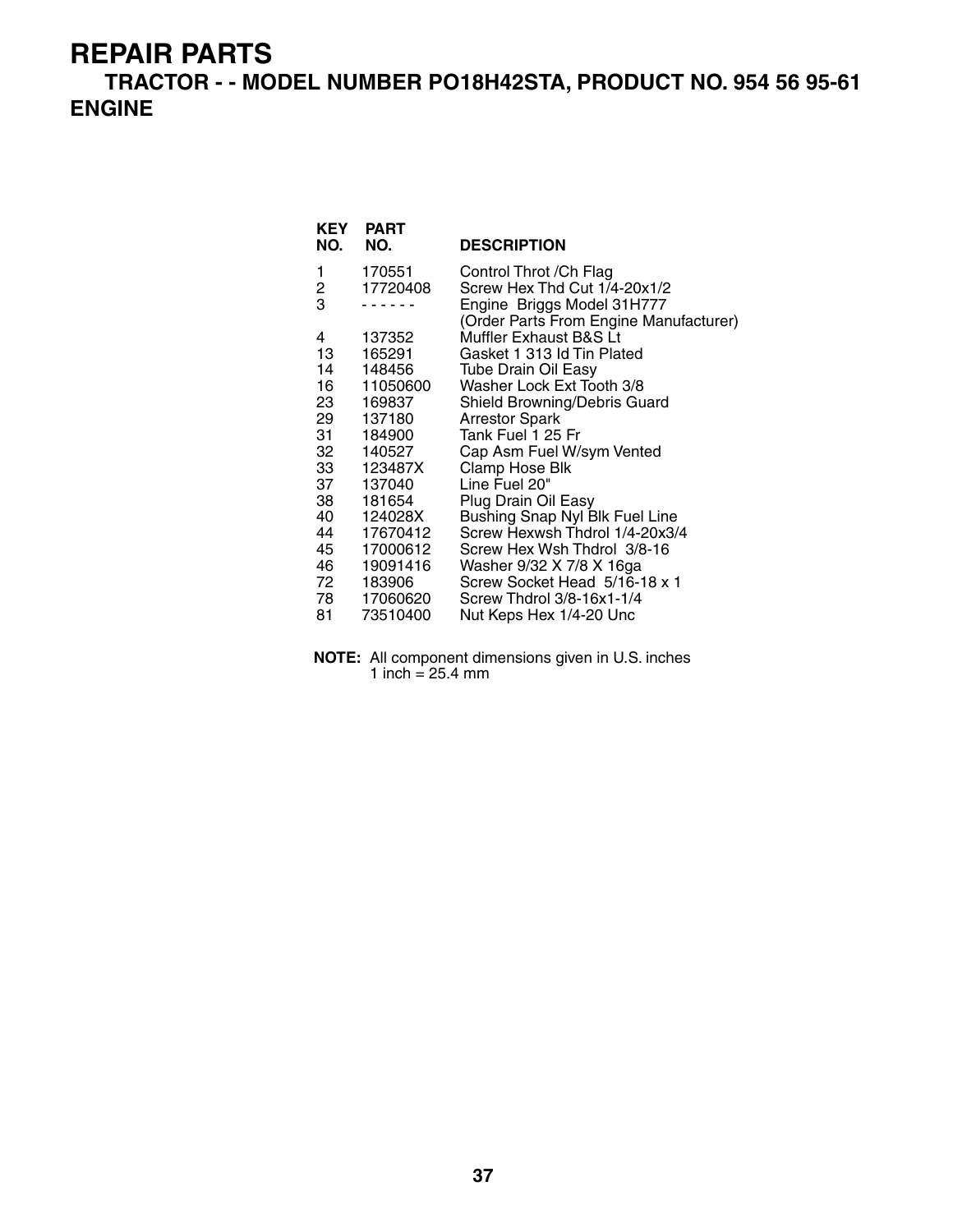**TRACTOR - - MODEL NUMBER PO18H42STA, PRODUCT NO. 954 56 95-61 SEAT ASSEMBLY**



| <b>KEY</b><br>NO. | <b>PART</b><br>NO. | <b>DESCRIPTION</b>                                               | <b>KEY</b><br>NO. | <b>PART</b><br>NO. | <b>DESCRIPTION</b>                                         |
|-------------------|--------------------|------------------------------------------------------------------|-------------------|--------------------|------------------------------------------------------------|
|                   | 140116             | Seat                                                             | 14                | 72050412           | Bolt Rdhd Sht Nk 1/4-20 x 1-1/2                            |
| $\overline{2}$    | 140551             | Bracket Pnt Pivot Seat (blk)                                     | 15                | 134300             | Spacer Split 28 x 96 Yel Zinc                              |
| 3                 | 71110616           | <b>Bolt</b>                                                      | 16                | 121250X            | Spring Cprsn 1 27 Blk Pnt                                  |
| 4                 | 19131610           | Washer 13/32 x 1 x 10 Ga                                         | 17                | 123976X            | Nut Lock 1/4 Lge Flg Gr 5 Zinc                             |
| 5                 | 145006             | Clip Push-In Hinged                                              | 21                | 171852             | Bolt Shoulder 5/16-18 Unc Blkz-2A                          |
| 6                 | 73800600           | Nut                                                              | 22                | 73800500           | Nut                                                        |
| $\overline{7}$    | 124181X            | Spring Seat Cprsn 2 250 Blk Zi                                   | 23                | 71110814           | <b>Bolt Hex Black</b>                                      |
| 8                 | 17000616           | Screw 3/8-16 x 1.5                                               | 24                | 19171912           | Washer 17/32 x 1-3/16 x 12 Ga                              |
| 9                 | 19131614           | Washer 13/32 x 1 x 14 Ga                                         | 25                | 127018X            | Bolt Shoulder 5/16-18 x 62                                 |
| 10                | 182493             | Pan Pnt Seat (blk)                                               | 26                | 10040800           | Lockwasher                                                 |
| 12<br>13          | 121246X<br>121248X | <b>Bracket Pnt Mounting Switch</b><br>Bushing Snap Blk Nyl 50 ld |                   | 1 inch = $25.4$ mm | <b>NOTE:</b> All component dimensions given in U.S. inches |

| <b>KEY</b><br>NO. | <b>PART</b><br>NO.                                         | <b>DESCRIPTION</b>                |  |  |  |
|-------------------|------------------------------------------------------------|-----------------------------------|--|--|--|
| 14                | 72050412                                                   | Bolt Rdhd Sht Nk 1/4-20 x 1-1/2   |  |  |  |
| 15                | 134300                                                     | Spacer Split 28 x 96 Yel Zinc     |  |  |  |
| 16                | 121250X                                                    | Spring Cprsn 1 27 Blk Pnt         |  |  |  |
| 17                | 123976X                                                    | Nut Lock 1/4 Lge Flg Gr 5 Zinc    |  |  |  |
| 21                | 171852                                                     | Bolt Shoulder 5/16-18 Unc Blkz-2A |  |  |  |
| 22                | 73800500                                                   | Nut                               |  |  |  |
| 23                | 71110814                                                   | <b>Bolt Hex Black</b>             |  |  |  |
| 24                | 19171912                                                   | Washer 17/32 x 1-3/16 x 12 Ga     |  |  |  |
| 25                | 127018X                                                    | Bolt Shoulder 5/16-18 x 62        |  |  |  |
| 26                | 10040800                                                   | Lockwasher                        |  |  |  |
|                   | <b>NOTE:</b> All component dimensions given in U.S. inches |                                   |  |  |  |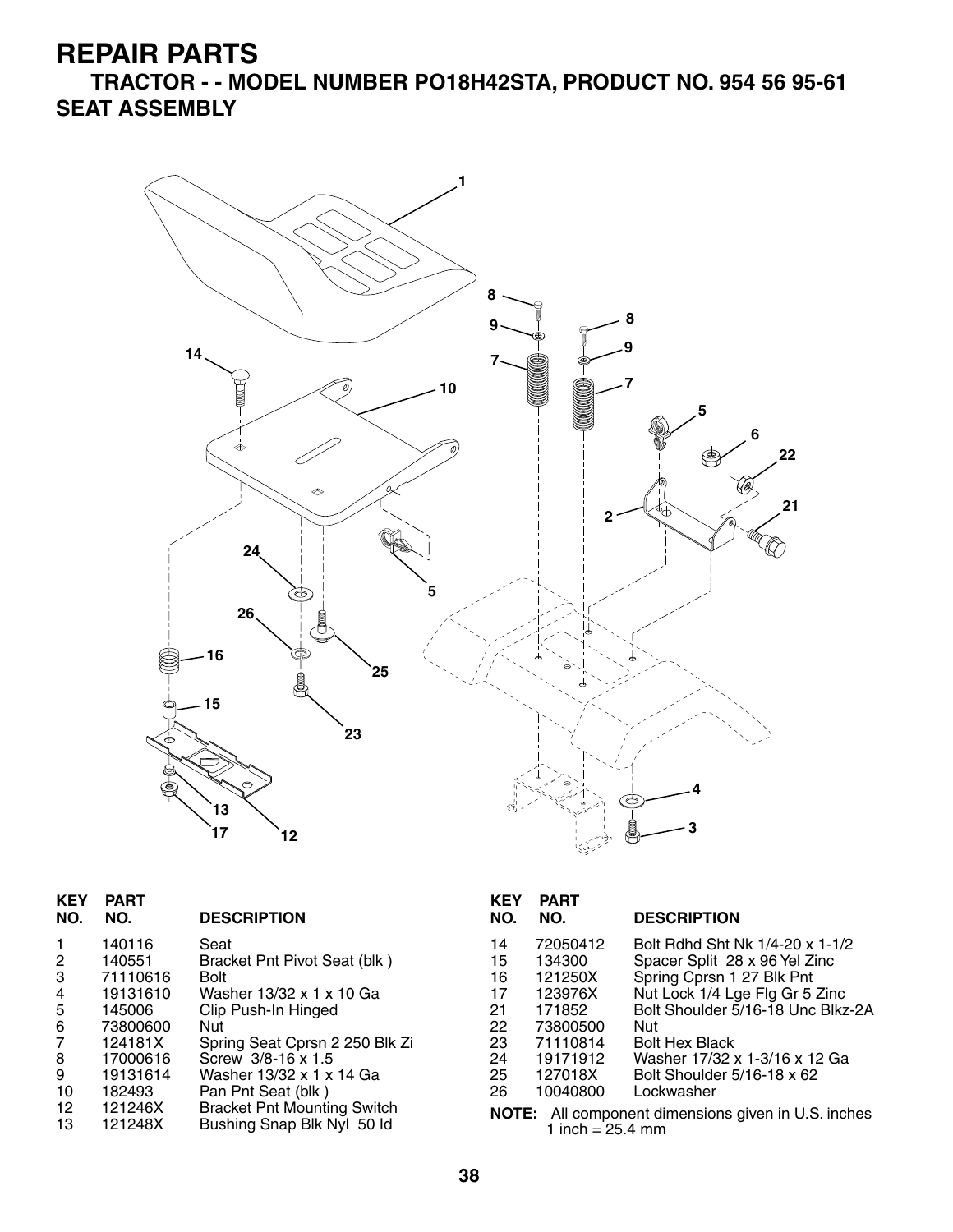**TRACTOR - - MODEL NUMBER PO18H42STA, PRODUCT NO. 954 56 95-61 DECALS**



#### **WHEELS & TIRES**



| <b>KEY</b><br>NO.                                     | PART<br>NO. | <b>DESCRIPTION</b>                |  |  |
|-------------------------------------------------------|-------------|-----------------------------------|--|--|
|                                                       | 59192       | Cap Valve Tire                    |  |  |
| 2                                                     | 65139       | <b>Stem Valve</b>                 |  |  |
| 3                                                     | 106222X     | Tire F Ts 15 X 6 0 - 6 Service    |  |  |
| 4                                                     | 59904       | Tube Front (Service Item Only)    |  |  |
| 5                                                     | 106732X624  | <b>Rim Asm 6"front Service</b>    |  |  |
| 6                                                     | 278H        | Fitting Grease (Front Wheel Only) |  |  |
| $\overline{7}$                                        | 9040H       | Bearing Flange (Front Wheel Only) |  |  |
| 8                                                     | 106108X624  | Rim Asm 8"rear Service            |  |  |
| 9                                                     | 106268X     | Tire R Ts 18x9.5-8 C Service      |  |  |
| 10                                                    | 7152J       | Tube Rear (Service Item Only)     |  |  |
| 11                                                    | 104757X428  | Cap Axle Blk 1 50 X 1 00          |  |  |
|                                                       | 144334      | Sealant, Tire (10 oz. Tube)       |  |  |
| $MATE:$ All companent dimensions given in LLC, inches |             |                                   |  |  |

All component dimensions given in U.S. inches 1 inch =  $25.4 \, \text{mm}$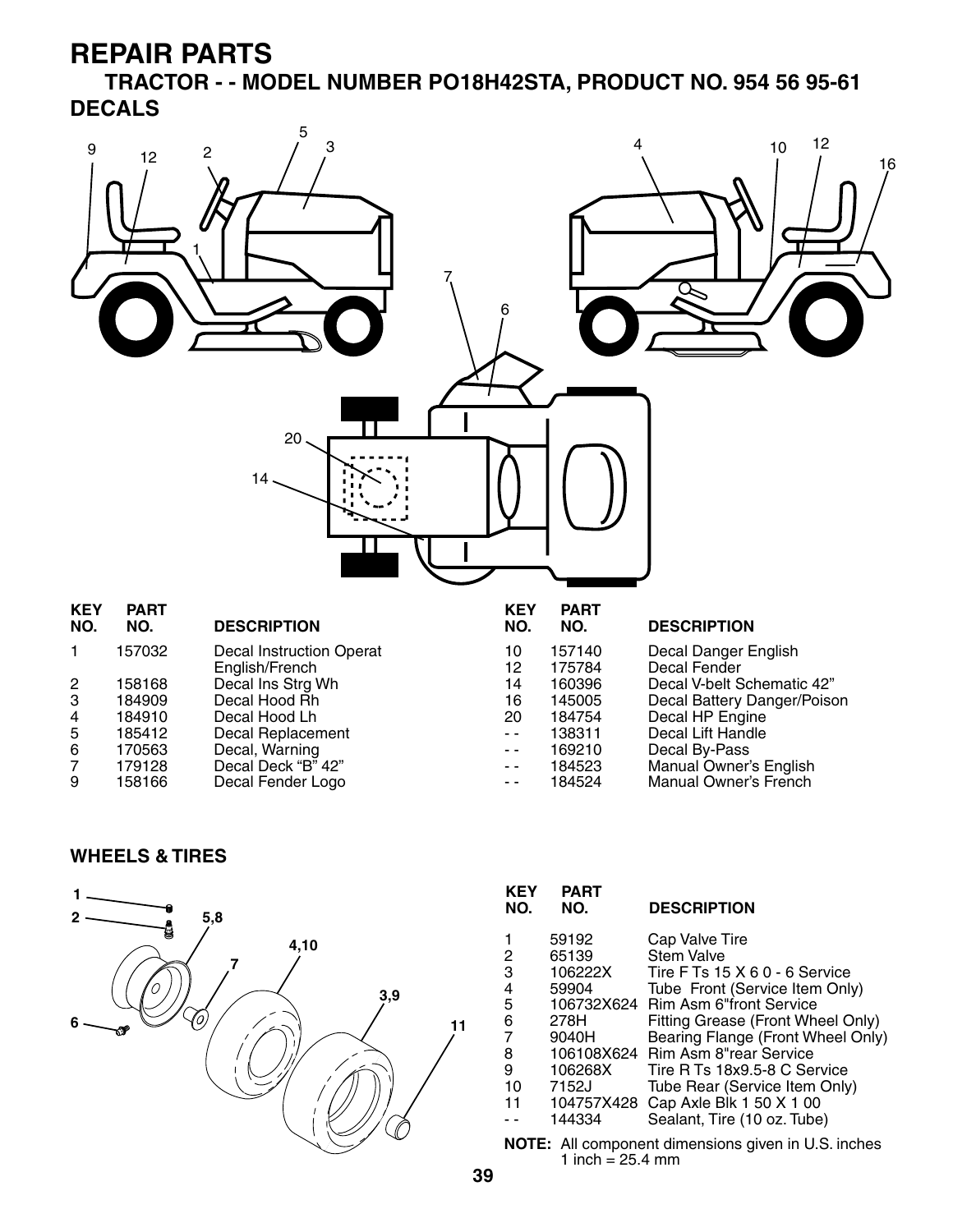**TRACTOR - - MODEL NUMBER PO18H42STA, PRODUCT NO. 954 56 95-61 MOWER LIFT**

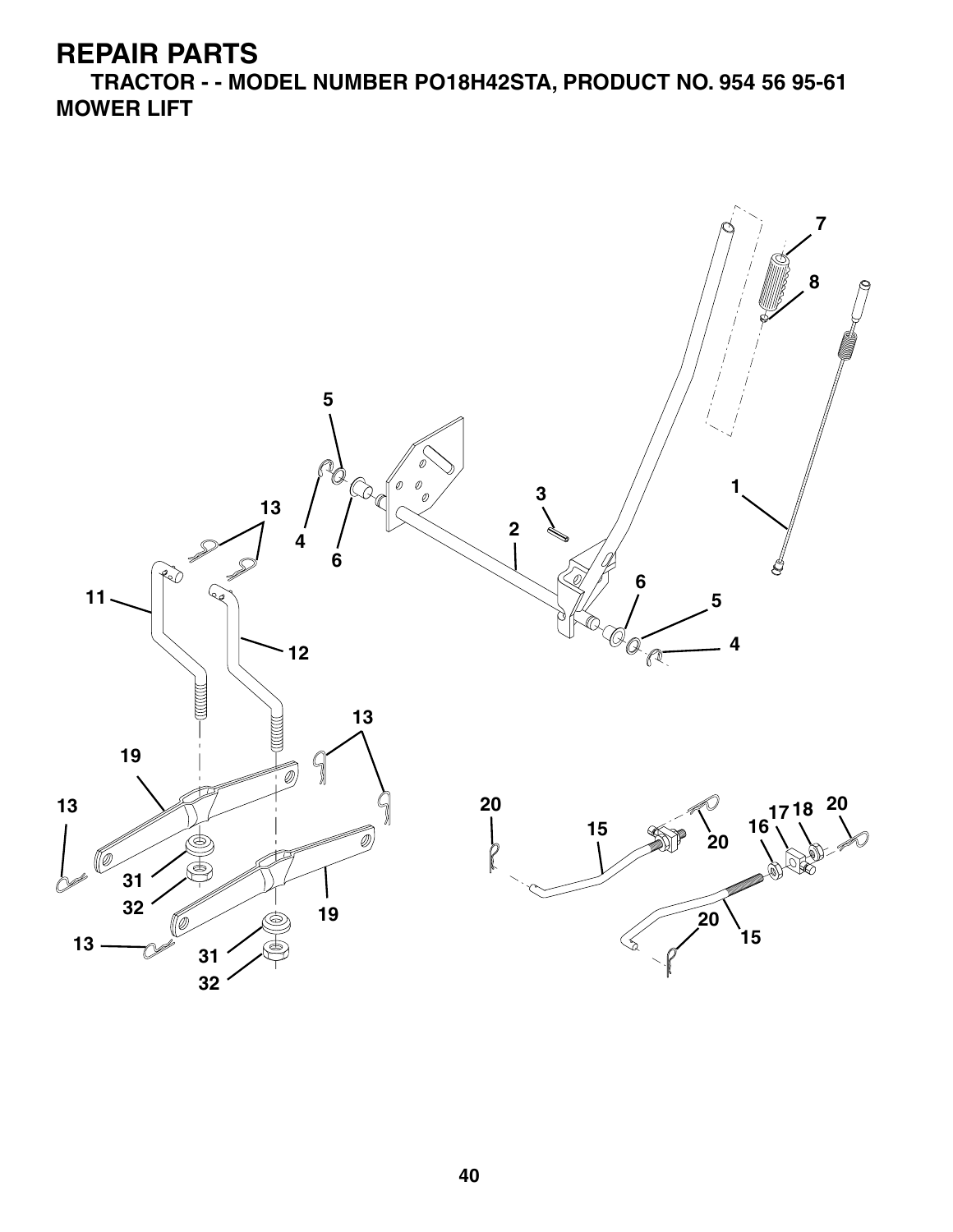**TRACTOR - - MODEL NUMBER PO18H42STA, PRODUCT NO. 954 56 95-61 MOWER LIFT**

| KEY<br>NO.     | PART<br>NO. | <b>DESCRIPTION</b>            |
|----------------|-------------|-------------------------------|
| 1              | 159460      | Wire Asm Inner/Sprg w/Plunger |
| 2              | 159471      | Shaft Asm Lift                |
| 3              | 105767X     | Pin Groove                    |
| 4              | 12000002    | E Ring #5133-62               |
| 5              | 19211621    | Washer 21/32 x 1 x 21 Ga.     |
| 6              | 120183X     | <b>Bearing Nylon</b>          |
| $\overline{7}$ | 109413X     | <b>Grip Handle</b>            |
| 8              | 124526X     | <b>Button Plunger</b>         |
| 11             | 139865      | Link Lift Lh                  |
| 12             | 139866      | Link Lift Rh                  |
| 13 —           | 4939M       | <b>Retainer Spring</b>        |
| 15             | 173288      | Link Front                    |
| 16 —           | 73350800    | Nut Jam Hex 1/2-13 Unc        |
| 17             | 175689      | Trunnion Blk Zinc             |
| 18             | 73800800    | Nut Lock w/Wsh 1/2-13 Unc     |
| 19             | 139868      | Arm Suspension Rear           |
| 20             | 163552      | <b>Retainer Spring</b>        |
| 31.            | 169865      | <b>Bearing Pvt Lift</b>       |
| 32             | 73540600    | Nut Crownlock 3/8-24          |

**NOTE:** All component dimensions given in U.S. inches 1 inch = 25.4 mm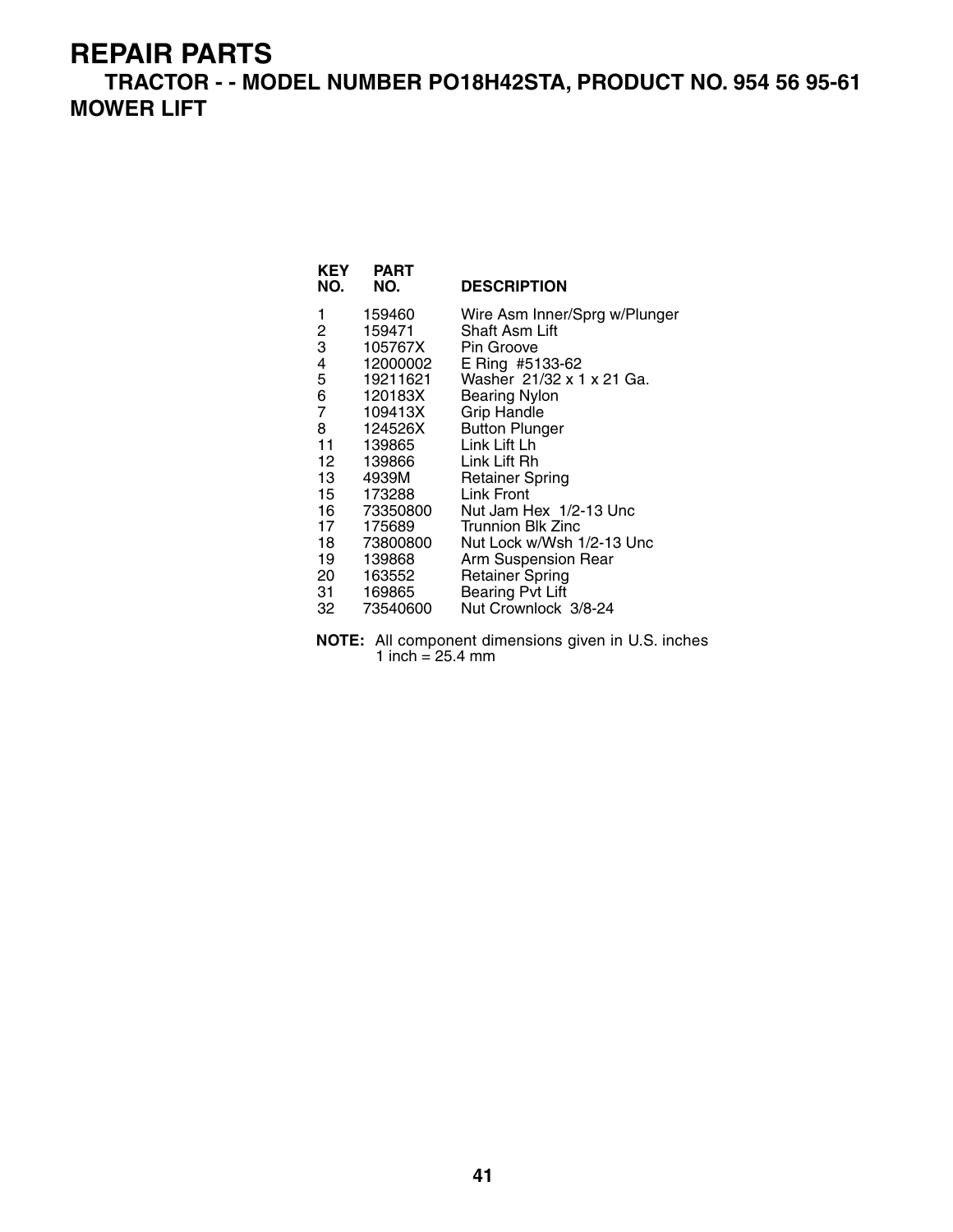**REPAIR PARTS**

**TRACTOR - - MODEL NUMBER PO18H42STA, PRODUCT NO. 954 56 95-61 MOWER DECK**